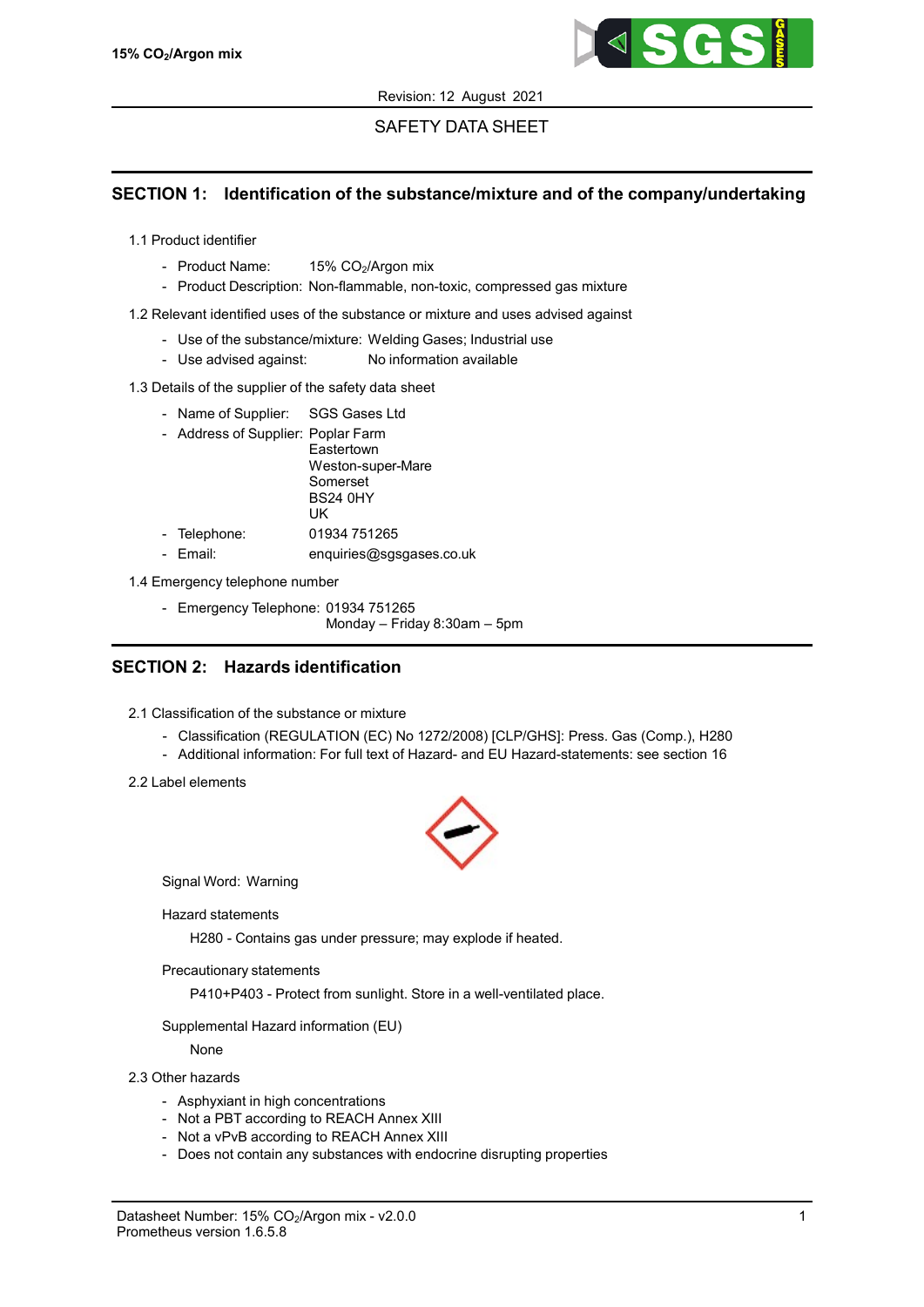

# SECTION 3: Composition/information on ingredients

#### 3.1 Substances

- Not applicable

#### 3.2 Mixtures

| <b>Chemical Name</b> | Conc. | CAS No.   | EC No.    | <b>Classification</b><br><b>(REGULATION</b><br>(EC) No<br>1272/2008)<br>[CLP/GHS] | SCL/<br>M-Factor/<br><b>ATE</b> | <b>REACH</b><br><b>Registration</b><br><b>Number</b> | WEL/<br><b>OEL</b> |
|----------------------|-------|-----------|-----------|-----------------------------------------------------------------------------------|---------------------------------|------------------------------------------------------|--------------------|
| Argon                | 85%   | 7440-37-1 | 231-147-0 | Press, Gas, H280                                                                  | ۰                               |                                                      | No                 |
| Carbon dioxide       | 15%   | 124-38-9  | 204-696-9 | Press. Gas. H280                                                                  | ٠                               | -                                                    | Yes                |

### SECTION 4: First aid measures

Rescuers should put on approved personal protective equipment (PPE) before administering first aid

No action shall be taken involving any personal risk or without suitable training

#### 4.1 Description of first aid measures

#### Contact with eyes

No hazard expected under normal conditions of use If exposed or concerned: Get medical advice/attention.

#### Contact with skin

No hazard expected under normal conditions of use If exposed or concerned: Get medical advice/attention.

#### Ingestion

No hazard expected under normal conditions of use

#### Inhalation

Remove person to fresh air and keep comfortable for breathing. Keep warm and at rest, in a half upright position. Loosen clothing If breathing is difficult, oxygen should be given by a trained person Apply artificial respiration only if patient is not breathing If heartbeat is absent, give external cardiac compression Get immediate medical advice/attention.

4.2 Most important symptoms and effects, both acute and delayed

#### Contact with eyes

No hazard expected under normal conditions of use

### Contact with skin

No hazard expected under normal conditions of use

#### Ingestion

No hazard expected under normal conditions of use

#### Inhalation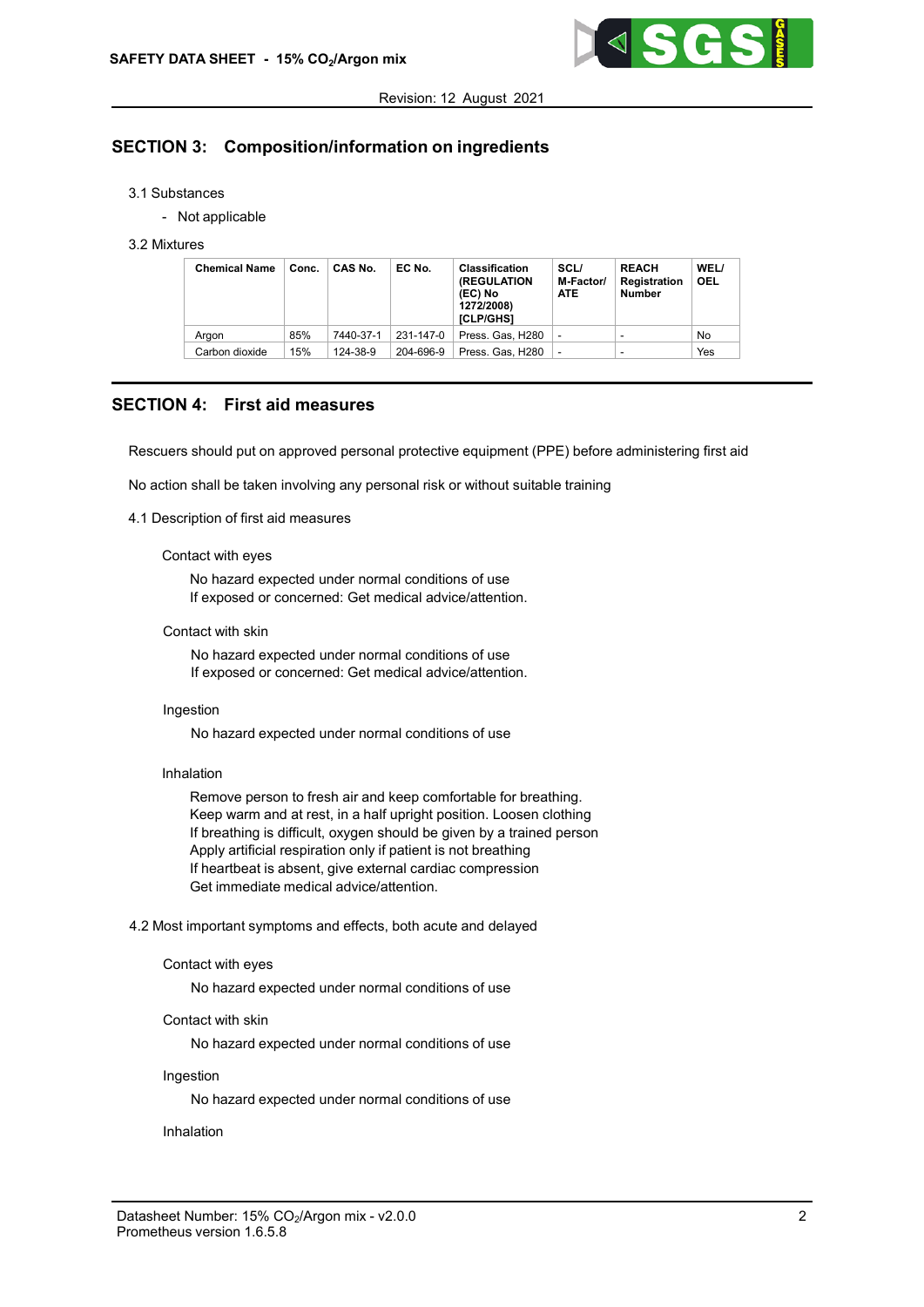

## SECTION 4: First aid measures (....)

Danger of suffocation at high concentrations due to oxygen displacement May cause shivering fit, sweating, blurred vision, headache, increased pulse rate, shortness of breath, rapid respiration. Exposure to oxygen deficient atmosphere may cause the following symptoms: dizziness, salivation, nausea, vomiting, loss of mobility/consciousness.

Asphyxiation may bring about unconsciousness without warning and so rapidly that victim may be unable to protect themselves.

- 4.3 Indication of any immediate medical attention and special treatment needed
	- Treat symptomatically
	- If breathing is difficult, oxygen should be given by a trained person

## SECTION 5: Firefighting measures

- 5.1 Extinguishing media
	- Suitable extinguishing media: Not flammable. In case of fire use extinguishing media appropriate to surrounding conditions
	- Unsuitable extinguishing media: High volume water jet
- 5.2 Special hazards arising from the substance or mixture
	- In a fire or if heated, a pressure increase will occur and the container may burst, with the risk of a subsequent explosion
	- Inform Fire Brigade of potential danger of exploding and rocketing cylinders
- 5.3 Advice for firefighters
	- Special protective equipment: Wear self-contained breathing apparatus (SCBA). Wear full protective clothing including chemical protection suit.
	- Keep container(s) exposed to fire cool, by spraying with water
	- Collect contaminated fire extinguishing water separately. This MUST not be discharged into drains. Prevent fire extinguishing water from contaminating surface or ground water.

## SECTION 6: Accidental release measures

- 6.1 Personal precautions, protective equipment and emergency procedures
	- No action shall be taken involving any personal risk or without suitable training
	- Only trained and authorised personnel should carry out emergency response
	- Personal precautions for non-emergency personnel: Avoid breathing vapours, mist or gas
	- Personal precautions for emergency responders: Evacuate the area and keep personnel upwind; Ensure adequate ventilation; Avoid breathing vapours, mist or gas; Gas/vapour is heavier than air and may accumulate in confined spaces, particularly at or below ground level.; Monitor oxygen level; In case of insufficient ventilation, wear suitable respiratory equipment; Wear protective clothing as per section 8
- 6.2 Environmental precautions
	- Do not release to the environment except for emergency ventilation.
- 6.3 Methods and material for containment and cleaning up
	- Ventilate area
	- Additional advice: If possible, stop flow of product. Increase ventilation to the release area and monitor oxygen level. If leak is from cylinder or cylinder valve, call the SGS Gases telephone number. If the leak is in the user's system, close the cylinder valve and safely vent the pressure before attempting repairs.
	- Cylinder should be inspected and tested if leak occurs.
- 6.4 Reference to other sections
	- See section(s): 7, 8 & 13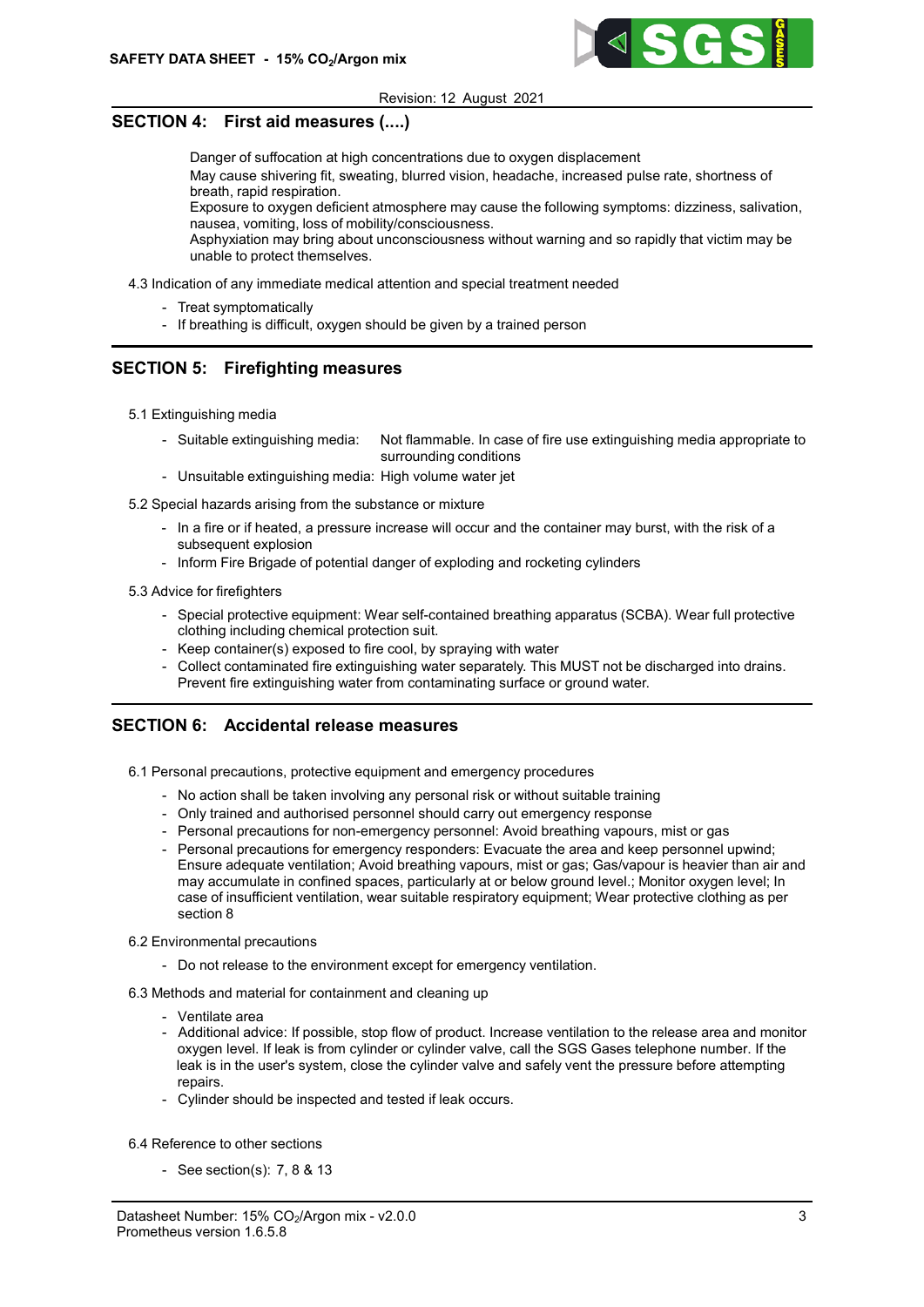

# SECTION 7: Handling and storage

- 7.1 Precautions for safe handling
	- Only experienced and properly instructed persons should handle gases under pressure.
	- Ensure adequate ventilation
	- Avoid breathing vapours, mist or gas
	- Protect cylinders from physical damage; do not drag, roll, slide or drop.
	- Do not allow storage area temperature to exceed 50°C (122°F).
	- Before using the product, determine its identity by reading the label. Know and understand the properties and hazards of the product before use.
	- When doubt exists as to the correct handling procedure for a particular gas, contact the supplier.
	- Do not remove or deface labels provided by the supplier for the identification of the cylinder contents.
	- When moving cylinders, even for short distances, use a cart, trolley, hand truck, etc designed to transport cylinders.
	- Leave valve protection caps in place until the container has been secured against either a wall or bench or placed in a container stand and is ready for use.
	- Use an adjustable strap wrench to remove over-tight or rusted caps.
	- Before connecting the container, check the complete gas system for suitability, particularly for pressure rating and materials.
	- Before connecting the container for use, ensure that back feed from the system into the container is prevented.
	- Ensure the complete gas system is compatible for pressure rating and materials of construction.
	- Ensure the complete gas system has been checked for leaks before use.
	- Employ suitable pressure regulating devices on all containers when the gas is being emitted to systems with lower pressure rating than that of the container.
	- Never insert an object (e.g. wrench, screwdriver, pry bar, etc) into valve cap openings. Doing so may damage valve, causing a leak to occur.
	- Open valve slowly. If user experiences any difficulty operating cylinder valve discontinue use and contact supplier.
	- Close container valve after each use and when empty, even if still connected to equipment.
	- Never attempt to repair or modify container valves or safety relief devices. Damaged valves should be reported immediately to the supplier.
	- Close valve after each use and when empty.
	- Replace outlet caps or plugs and container caps as soon as container is disconnected from equipment.
	- Do not subject containers to abnormal mechanical shocks which may cause damage to their valve or safety devices.
	- Never attempt to lift a cylinder by its valve protection cap or guard.
	- Do not use containers as rollers or supports or for any other purpose than to contain the gas as supplied.
	- Never strike an arc on a compressed gas cylinder or make a cylinder a part of an electrical circuit.
	- Do not smoke while handling product or cylinders.
	- Never re-compress a gas or a gas mixture without first consulting the supplier.
	- Never attempt to transfer gases from one cylinder/container to another.
	- Always use backflow protective device in piping.
	- When returning cylinder install valve outlet cap or plug leak tight.
	- Never use direct flame or electrical heating devices to raise the pressure of a container.
	- Containers should not be subjected to temperatures above 50°C (122°F).
	- Prolonged periods of cold temperature below -30°C (-20°F) should be avoided.

### 7.2 Conditions for safe storage, including any incompatibilities

- Containers should not be stored in conditions likely to encourage corrosion.
- Store in a cool, dry well-ventilated place. Keep container tightly closed.
- Do not expose to temperatures exceeding 50°C/ 122°F.
- Protect from sunlight.
- Full containers should be stored so that oldest stock is used first.
- Stored containers should be periodically checked for general condition and leakage.
- Observe all regulations and local requirements regarding storage of containers.
- Protect containers stored in the open against rusting and extremes of weather.
- The container valves should be tightly closed and where appropriate valve outlets should be capped or plugged.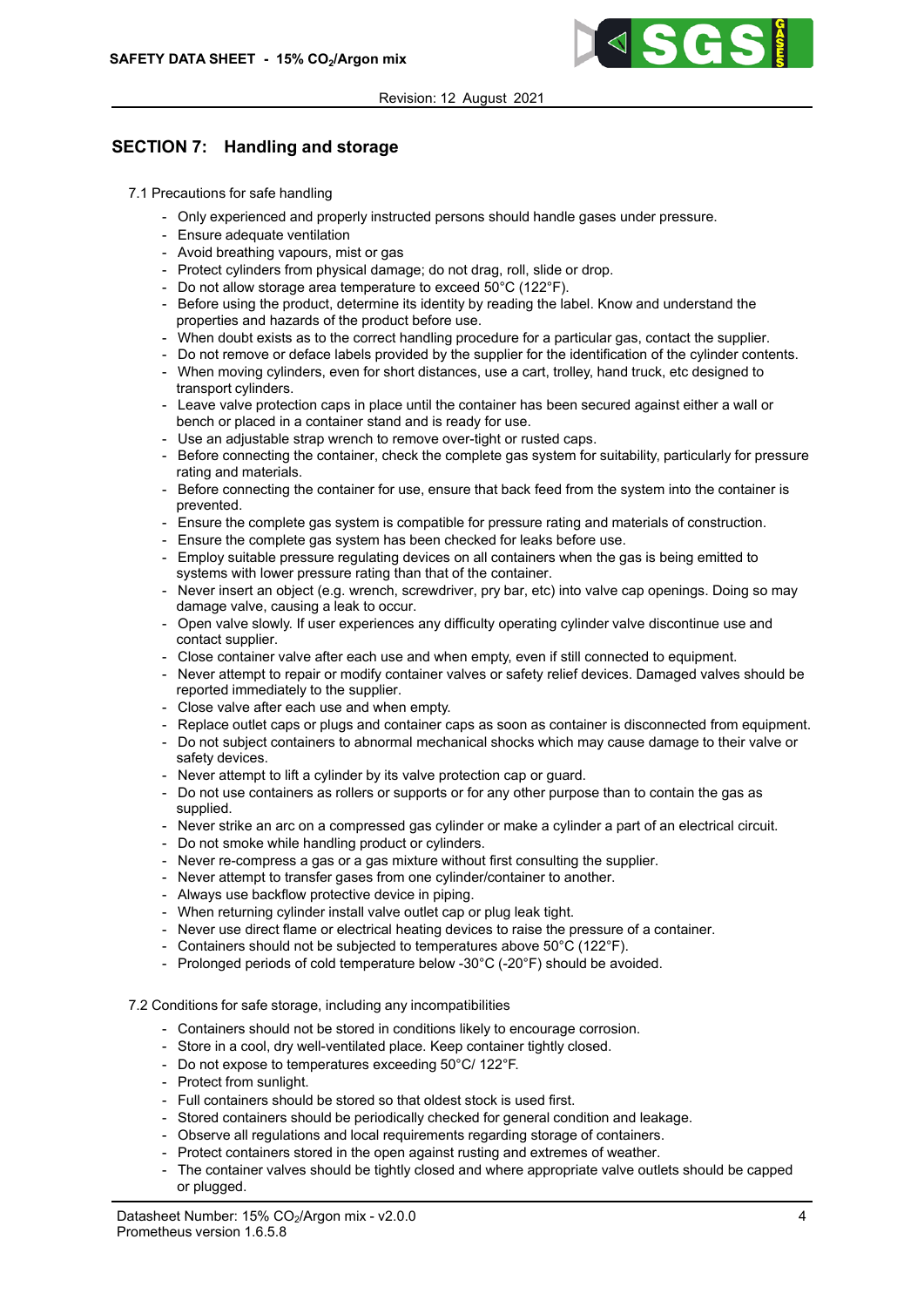

# SECTION 7: Handling and storage (....)

- Container valve guards or caps should be in place.
- Store containers in location free from fire risk and away from sources of heat and ignition. - Full and empty cylinders should be segregated. Containers should be segregated in the storage
- area according to the various categories (e.g. flammable, toxic,etc.) and in accordance with local regulations. Keep away from combustible material.
- Return empty containers in a timely manner.

7.3 Specific end use(s)

- Welding Gases

## SECTION 8: Exposure controls/personal protection

- 8.1 Control parameters
	- If this product contains ingredients with exposure limits, personal, workplace atmosphere or biological monitoring may be required to determine the effectiveness of the ventilation or other control measures and/or the necessity to use respiratory protective equipment.

Reference should be made to monitoring standards, such as the following: European Standard EN 689 (Workplace exposure - Measurement of exposure by inhalation to chemical agents - Strategy for testing compliance with occupational exposure limit values). European Standard EN 14042 (Workplace atmospheres. Guide for the application and use of procedures for the assessment of exposure to chemical and biological agents). European Standard EN 482 (Workplace exposure. General requirements for the performance of procedures for the measurement of chemical agents). Reference to national guidance documents for methods for the determination of hazardous substances will also be required.

Argon

No exposure limits have been set for this substance

Carbon dioxide

(EU) OELV (long term TWA) 5000 ppm 9000 mg/m<sup>3</sup> WEL (long term) 5000 ppm  $9150$  mg/m<sup>3</sup> (UK) WEL (short term)  $1500$  ppm  $27400$  mg/m<sup>3</sup> (UK)

- 8.2 Exposure controls
	- Selection and use of personal protective equipment should be based on a risk assessment of exposure potential
	- Engineering controls
		- Ensure adequate ventilation

Provide natural or mechanical ventilation to prevent oxygen deficient atmospheres below 19.5% oxygen.

Oxygen detectors should be considered

- Respiratory protection

Self contained breathing apparatus (SCBA) or positive pressure airline with mask are to be used in oxygen-deficient atmosphere. Air purifying respirators will not provide protection. Users of breathing apparatus must be trained.

BS EN 137:2006 Respiratory protective devices. Self-contained open-circuit compressed air breathing apparatus with full face mask.

- Skin protection

Wear protective gloves

Sturdy work gloves are recommended for handling cylinders. Standard EN 388 - Protective gloves against mechanical risk.

The breakthrough time of the selected glove(s) must be greater than the intended use period. Safety shoes are recommended when handling cylinders. Standard EN ISO 20345 - Personal protective equipment - Safety footwear.

- Eye/face protection

Wear safety glasses approved to standard EN 166.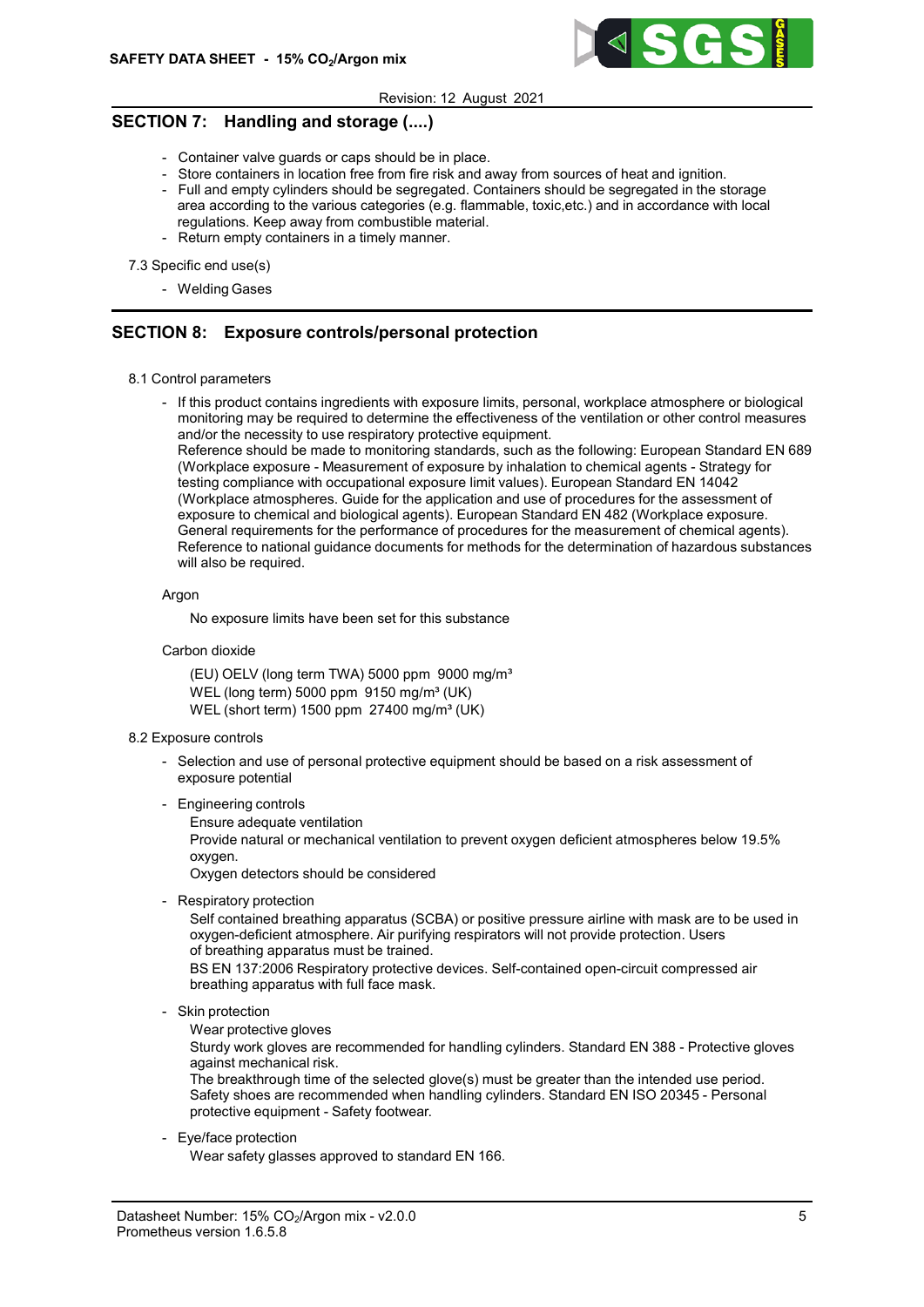

## SECTION 8: Exposure controls/personal protection (....)

- Thermal hazards Not applicable
- Hygiene measures Use good personal hygiene practices Do not eat, drink or smoke when using this product. Wash thoroughly after handling.
- Environmental exposure controls Do not release to the environment except for emergency ventilation.

## SECTION 9: Physical and chemical properties

- 9.1 Information on basic physical and chemical properties
	- Physical state: Compressed gas
	- Colour: Colourless
	- Odour: None
	- Melting point/freezing point: Not applicable
	- Boiling point or initial boiling point and boiling range: -194 °F (-125.5 °C)
	- Flammability: Not flammable
	- Lower and upper explosion limit: No data available
	- Flash point: Not applicable
	- Auto-ignition temperature: No data available
	- Decomposition temperature: No data available
	- pH: Not applicable
	- Kinematic viscosity: Not applicable
	- Solubility: No information available
	- Partition coefficient n-octanol/water (log value): No data available
	- Vapour pressure: No data available
	- Density and/or relative density: Not applicable
	- Relative vapour density:  $1.38$  (air = 1) Heavier than air.
	- Particle characteristics: Not applicable

## 9.2 Other information

- Gas/vapour is heavier than air and may accumulate in confined spaces, particularly at or below ground level.
- Molecular weight: 39.88 g/mol
- Density:  $0.0017$  g/cm<sup>3</sup> (0.106 lb/ft<sup>3</sup>) Note: (as vapour)
- Specific Volume:  $0.5993$  m<sup>3</sup>/kg ( $9.60$  ft $^{3}$ /lb)

## SECTION 10: Stability and reactivity

- 10.1 Reactivity
	- Considered stable under normal conditions
- 10.2 Chemical stability
	- Stable under normal conditions
- 10.3 Possibility of hazardous reactions
	- No hazardous reactions known if used for its intended purpose
- 10.4 Conditions to avoid
	- Avoid extremes of temperature
- 10.5 Incompatible materials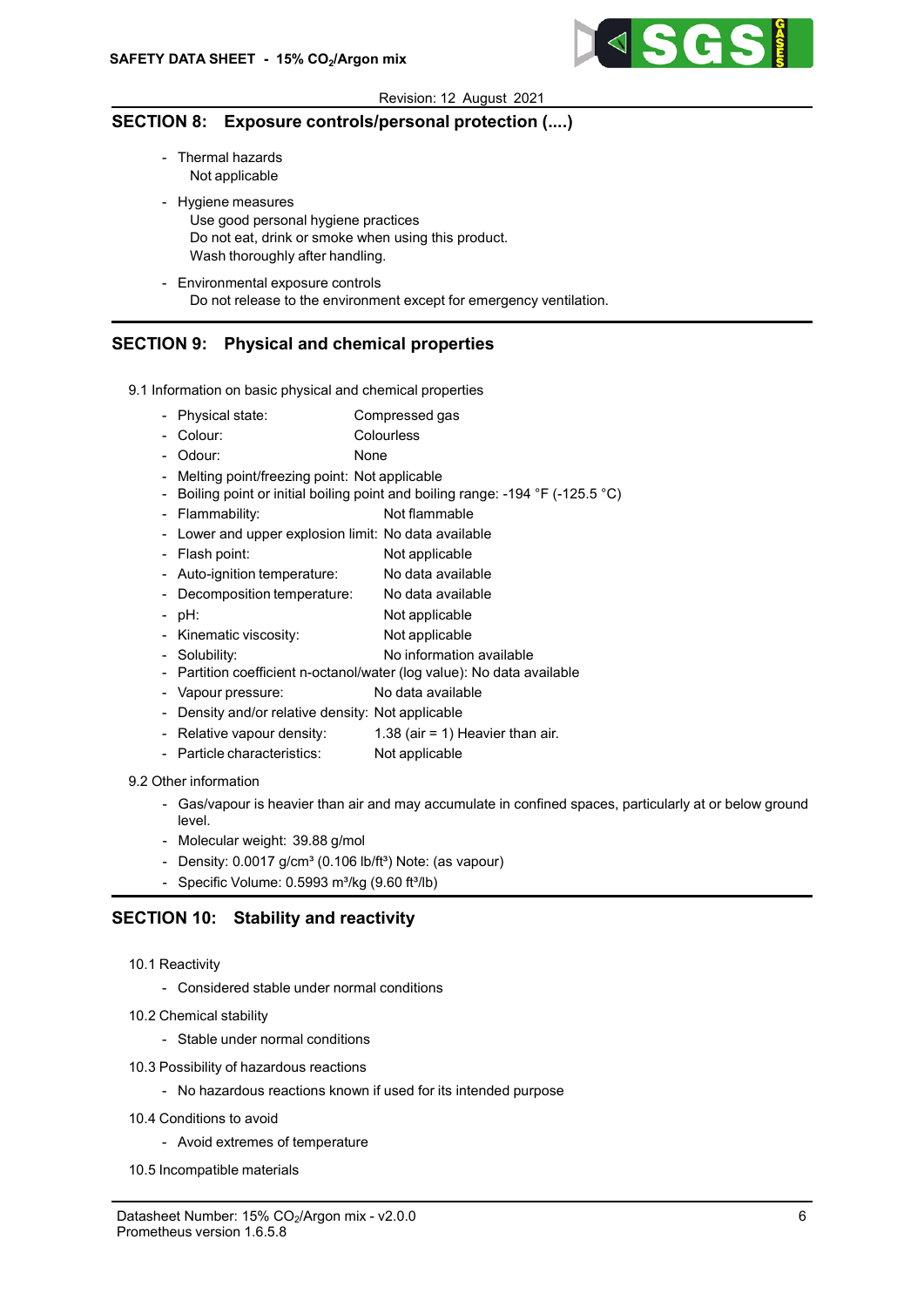

## SECTION 10: Stability and reactivity (....)

- No information available
- 10.6 Hazardous decomposition products
	- No hazardous decomposition products known

# SECTION 11: Toxicological information

- 11.1 Information on hazard classes as defined in Regulation (EC) No 1272/2008
	- Acute Toxicity

Based on available data, the classification criteria are not met

**Substances** 

| <b>Chemical Name</b> | LD <sub>50</sub><br>(oral, rat) | $LC_{50}$<br>(inhalation, rat) | LD <sub>50</sub><br>(dermal, rabbit) |
|----------------------|---------------------------------|--------------------------------|--------------------------------------|
| Araon                | No data available               | No data available              | No data available                    |
| Carbon dioxide       | No data available               | No data available              | No data available                    |

### - Skin corrosion/irritation

Based on available data, the classification criteria are not met

| Substances |
|------------|
|------------|

| <b>Chemical Name</b> | Irritation/corrosion |  |
|----------------------|----------------------|--|
| Argon                | No data available    |  |
| Carbon dioxide       | No data available    |  |

- Serious eye damage/irritation

Based on available data, the classification criteria are not met

**Substances** 

| <b>Chemical Name</b> | Irritation/corrosion |
|----------------------|----------------------|
| Argon                | No data available    |
| Carbon dioxide       | No data available    |

- Respiratory or skin sensitisation

Based on the available data, the classification criteria are not met

**Substances** 

| <b>Chemical Name</b> | Skin<br>sensitisation | <b>Respiratory</b><br>sensitisation |
|----------------------|-----------------------|-------------------------------------|
| Argon                | No data available     | No data available                   |
| Carbon dioxide       | No data available     | No data available                   |

- Germ cell mutagenicity

Based on available data, the classification criteria are not met

#### **Substances**

| <b>Chemical Name</b> | Toxicity - In<br>Vitro | Toxicity - In<br>Vivo |  |
|----------------------|------------------------|-----------------------|--|
| Araon                | No data available      | No data available     |  |
| Carbon dioxide       | No data available      | No data available     |  |

- Carcinogenicity

Based on available data, the classification criteria are not met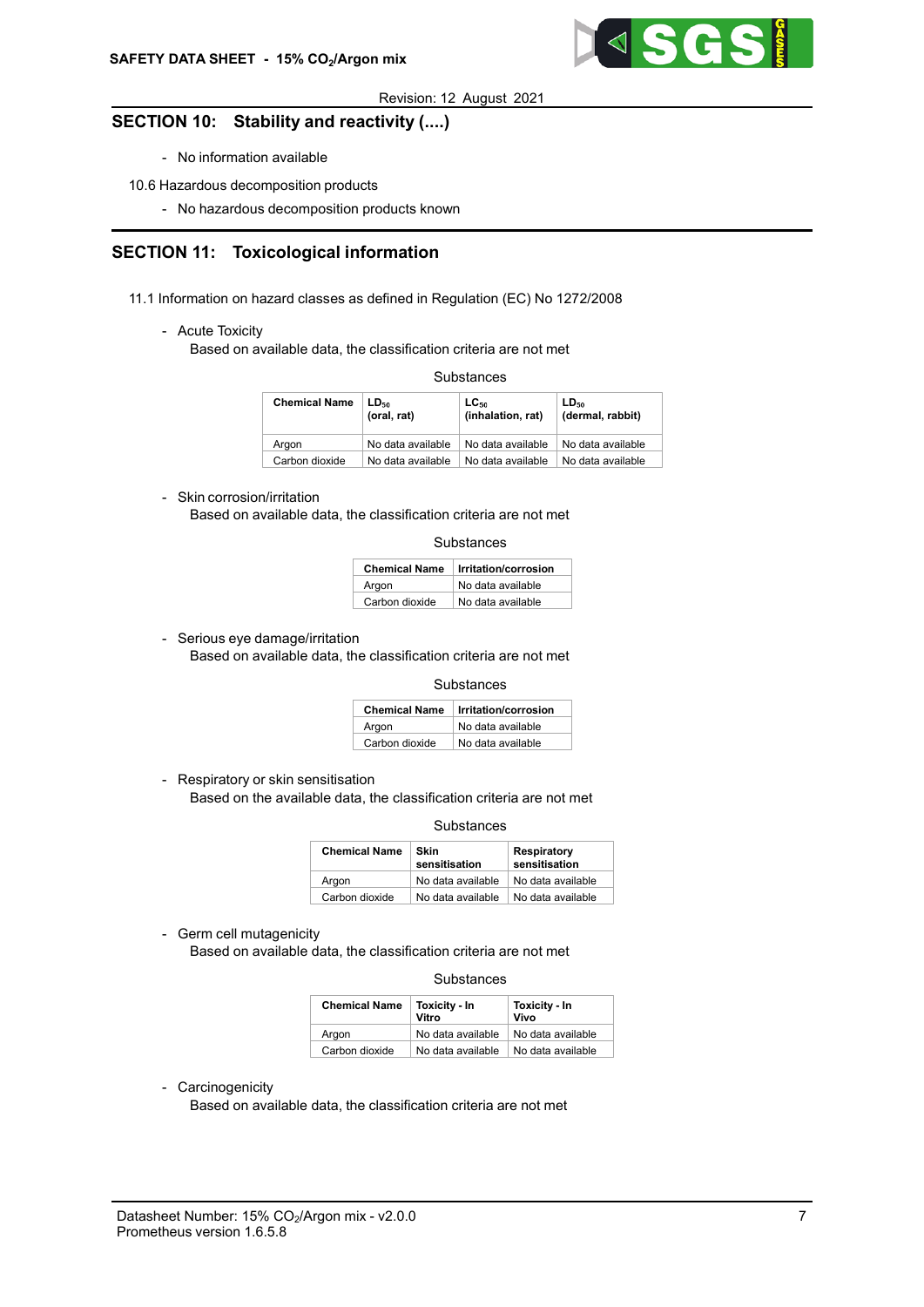

# SECTION 11: Toxicological information (....)

| <u>uubanta</u>       |                             |                                   |                               |  |  |
|----------------------|-----------------------------|-----------------------------------|-------------------------------|--|--|
| <b>Chemical Name</b> | <b>NOAEL</b><br>(oral, rat) | <b>NOAEC</b><br>(inhalation, rat) | <b>NOAEL</b><br>(dermal, rat) |  |  |
| Argon                | No data available           | No data available                 | No data available             |  |  |
| Carbon dioxide       | No data available           | No data available                 | No data available             |  |  |

Substances

### - Reproductive toxicity

Based on available data, the classification criteria are not met

| Substances |
|------------|
|------------|

| <b>Chemical Name</b> | <b>NOAEL</b><br>(oral, rat) | <b>NOAEC</b><br>(inhalation, rat) | <b>NOAEL</b><br>(dermal, rat) |
|----------------------|-----------------------------|-----------------------------------|-------------------------------|
| Argon                | No data available           | No data available                 | No data available             |
| Carbon dioxide       | No data available           | No data available                 | No data available             |

- Specific target organ toxicity (STOT) single exposure Based on the available data, the classification criteria are not met
- Specific target organ toxicity (STOT) repeated exposure Based on the available data, the classification criteria are not met

**Substances** 

| <b>Chemical Name</b> | <b>NOAEL</b><br>(oral, rat) | <b>NOAEC</b><br>(inhalation, rat) | <b>NOAEL</b><br>(dermal, rat) |
|----------------------|-----------------------------|-----------------------------------|-------------------------------|
| Araon                | No data available           | No data available                 | No data available             |
| Carbon dioxide       | No data available           | No data available                 | No data available             |

### - Aspiration hazard

Based on the available data, the classification criteria are not met

- Contact with eyes

No hazard expected under normal conditions of use

- Contact with skin

No hazard expected under normal conditions of use

- Ingestion

No hazard expected under normal conditions of use

- Inhalation

Danger of suffocation at high concentrations due to oxygen displacement

May cause shivering fit, sweating, blurred vision, headache, increased pulse rate, shortness of breath, rapid respiration.

Exposure to oxygen deficient atmosphere may cause the following symptoms: dizziness, salivation, nausea, vomiting, loss of mobility/consciousness.

Asphyxiation may bring about unconsciousness without warning and so rapidly that victim may be unable to protect themselves.

- 11.2 Information on other hazards
	- Does not contain any substances with endocrine disrupting properties

# SECTION 12: Ecological information

- 12.1 Toxicity
	- Based on available data, the classification criteria are not met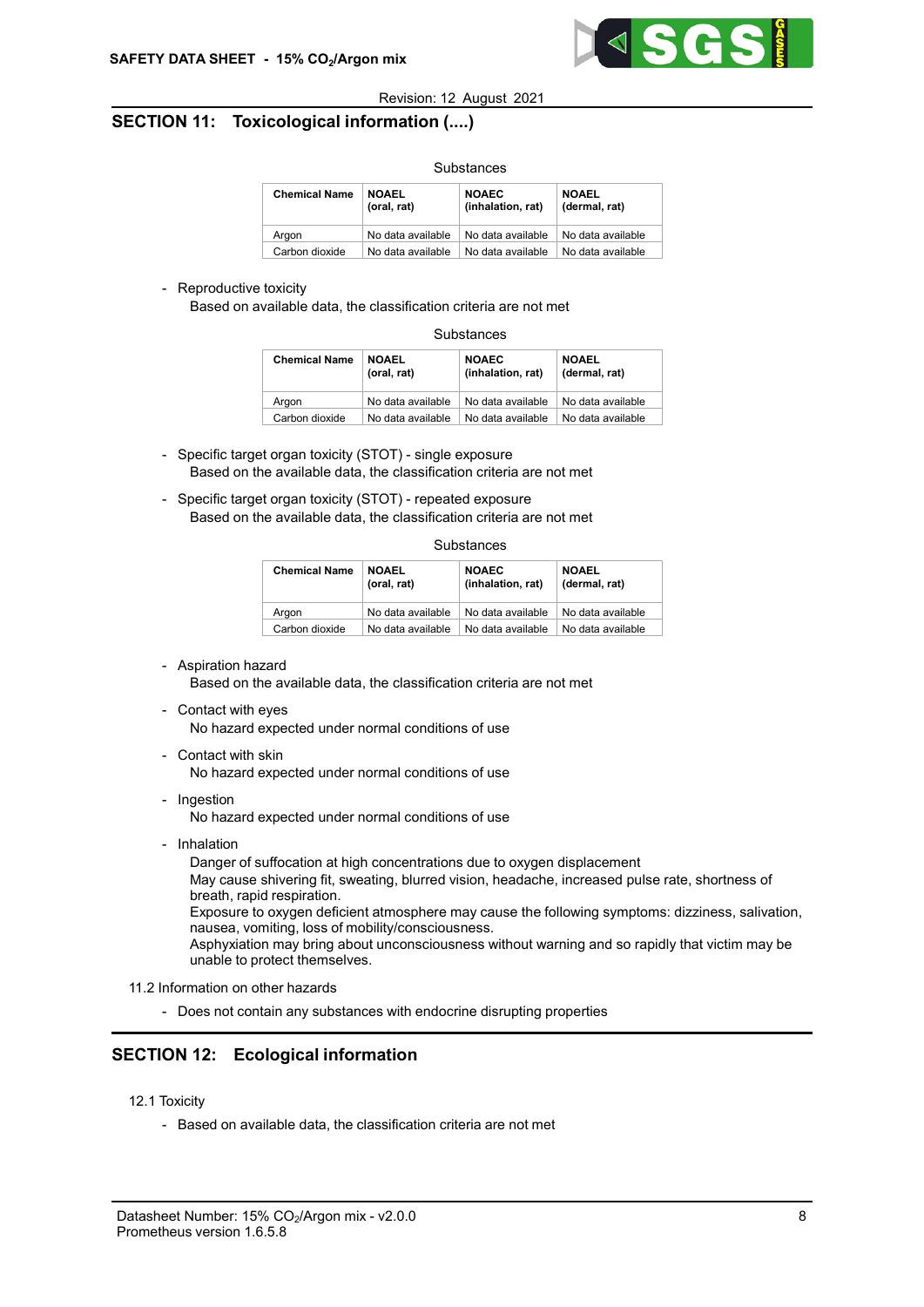

# SECTION 12: Ecological information (....)

### Substances

| <b>Chemical Name</b> | $\mid$ LC $_{50}$ (fish)                                                            | EC <sub>50</sub> (aquatic<br>invertebrates) | EC <sub>50</sub> (aquatic<br>algae) |
|----------------------|-------------------------------------------------------------------------------------|---------------------------------------------|-------------------------------------|
| Araon                | No data available                                                                   | No data available                           | No data available                   |
| Carbon dioxide       | (1 h) 240 mg/L<br>(96 h) 35 mg/L<br>Species:<br>Rainbow trout (Oncorhynchus mykiss) | No data available                           | No data available                   |

### 12.2 Persistence and degradability

- No data available

#### **Substances**

| <b>Chemical Name</b> | <b>Biodegradation</b> |
|----------------------|-----------------------|
| Argon                | No data available     |
| Carbon dioxide       | No data available     |

### 12.3 Bioaccumulative potential

- Bioaccumulation is not expected

#### **Substances**

| <b>Chemical Name</b> | <b>Bioconcentration</b><br>Factor (BCF) | Log Kow           |
|----------------------|-----------------------------------------|-------------------|
| Argon                | No data available                       | No data available |
| Carbon dioxide       | No data available                       | No data available |

### 12.4 Mobility in soil

- No data available

#### **Substances**

| <b>Chemical Name</b> | Adsorption/desorption |
|----------------------|-----------------------|
| Argon                | No data available     |
| Carbon dioxide       | No data available     |

#### 12.5 Results of PBT and vPvB assessment

- Not a PBT according to REACH Annex XIII
- Not a vPvB according to REACH Annex XIII
- 12.6 Endocrine disrupting properties
	- No information available

### 12.7 Other adverse effects

- No information available

## SECTION 13: Disposal considerations

- 13.1 Waste treatment methods
	- Disposal should be in accordance with local, state or national legislation
	- Cylinders should be returned to suppliers

#### 13.2 Classification

- The waste must be identified according to the List of Wastes (2000/532/EC)
- Hazardous Property Code(s): None assigned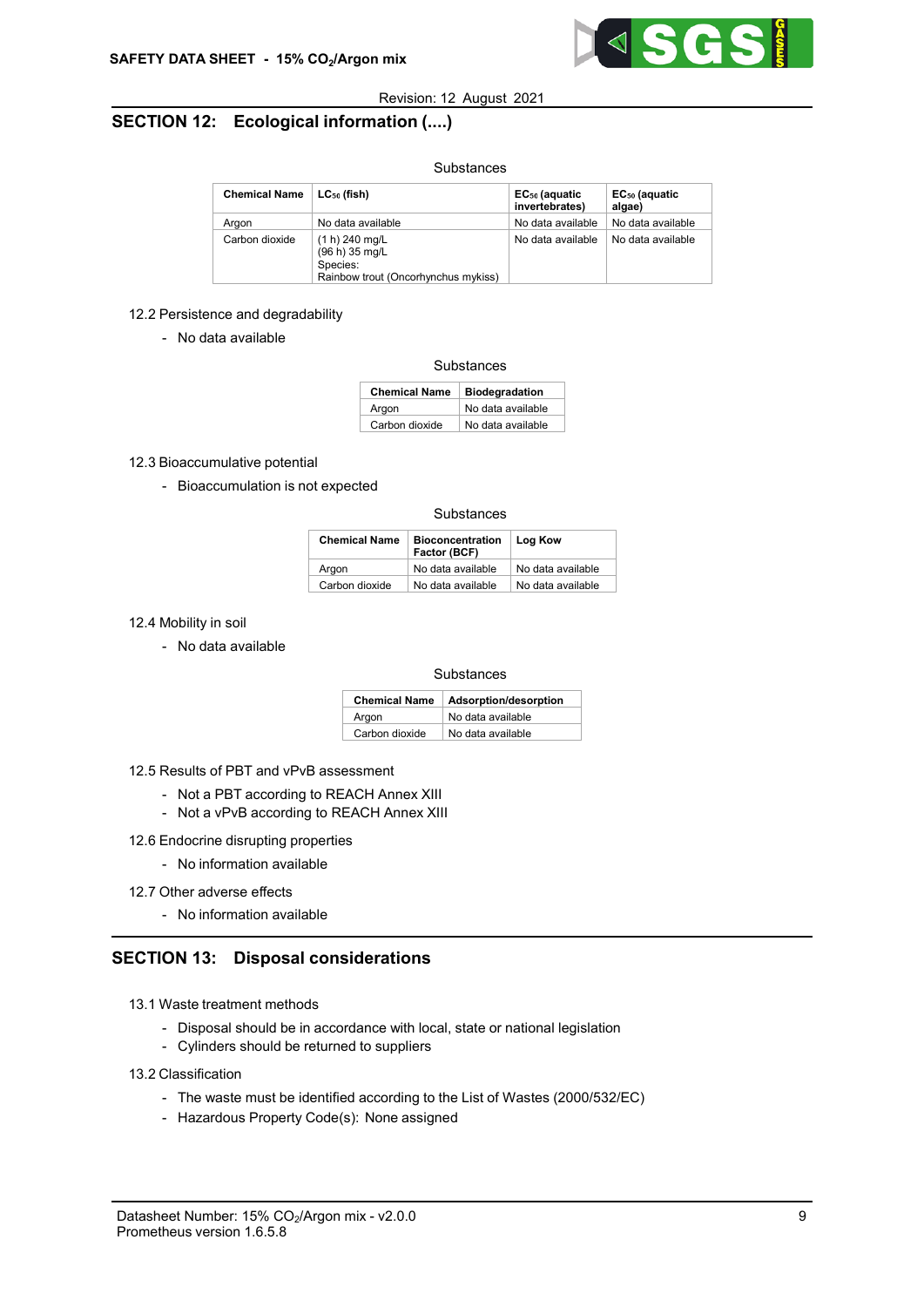

## SECTION 14: Transport information



- 14.1 UN number or ID number
	- UN No.: 1956
- 14.2 UN proper shipping name
	- Proper Shipping Name: COMPRESSED GAS, N.O.S. (Argon, Carbon Dioxide)
- 14.3 Transport hazard class(es)
	- Hazard Class: 2.2
- 14.4 Packing group
	- Packing Group: Not applicable
- 14.5 Environmental hazards
	- Not Classified
- 14.6 Special precautions for user
	- Ensure vehicle driver is aware of the potential hazards of the load and knows what to do in the event of an accident or an emergency.
	- Avoid transport on vehicles where the load space is not separated from the driver's compartment.
	- Before transporting product containers ensure there is adequate ventilation and:
		- they are firmly secured and the cylinder valve is closed and not leaking;
		- the valve outlet cap nut or plug (where provided) is correctly fitted;
		- the valve protection device (where provided) is correctly fitted.
	- The transportation information is not intended to convey all specific regulatory data relating to this material.
	- For complete transportation information, contact a SGS Gases customer service representative.
- 14.7 Maritime transport in bulk according to IMO instruments
	- Not applicable
- 14.8 Road/Rail (ADR/RID)
	- ADR UN No.: 1956
	- Proper Shipping Name: COMPRESSED GAS, N.O.S. (Argon, Carbon Dioxide)
	- ADR Hazard Class: 2
	- ADR Packing Group: Not applicable
	- Tunnel Code: (E)
- 14.9 Sea (IMDG)
	- 1956 - IMDG UN No.:
	- Proper Shipping Name: COMPRESSED GAS, N.O.S. (Argon, Carbon Dioxide)
	- IMDG Hazard Class: 2.2
	- IMDG Packing Group.: Not applicable

14.10 Air (ICAO/IATA)

- ICAO UN No.: 1956
- Proper Shipping Name: COMPRESSED GAS, N.O.S. (Argon, Carbon dioxide)
- ICAO Hazard Class: 2.2
- ICAO Packing Group: Not applicable